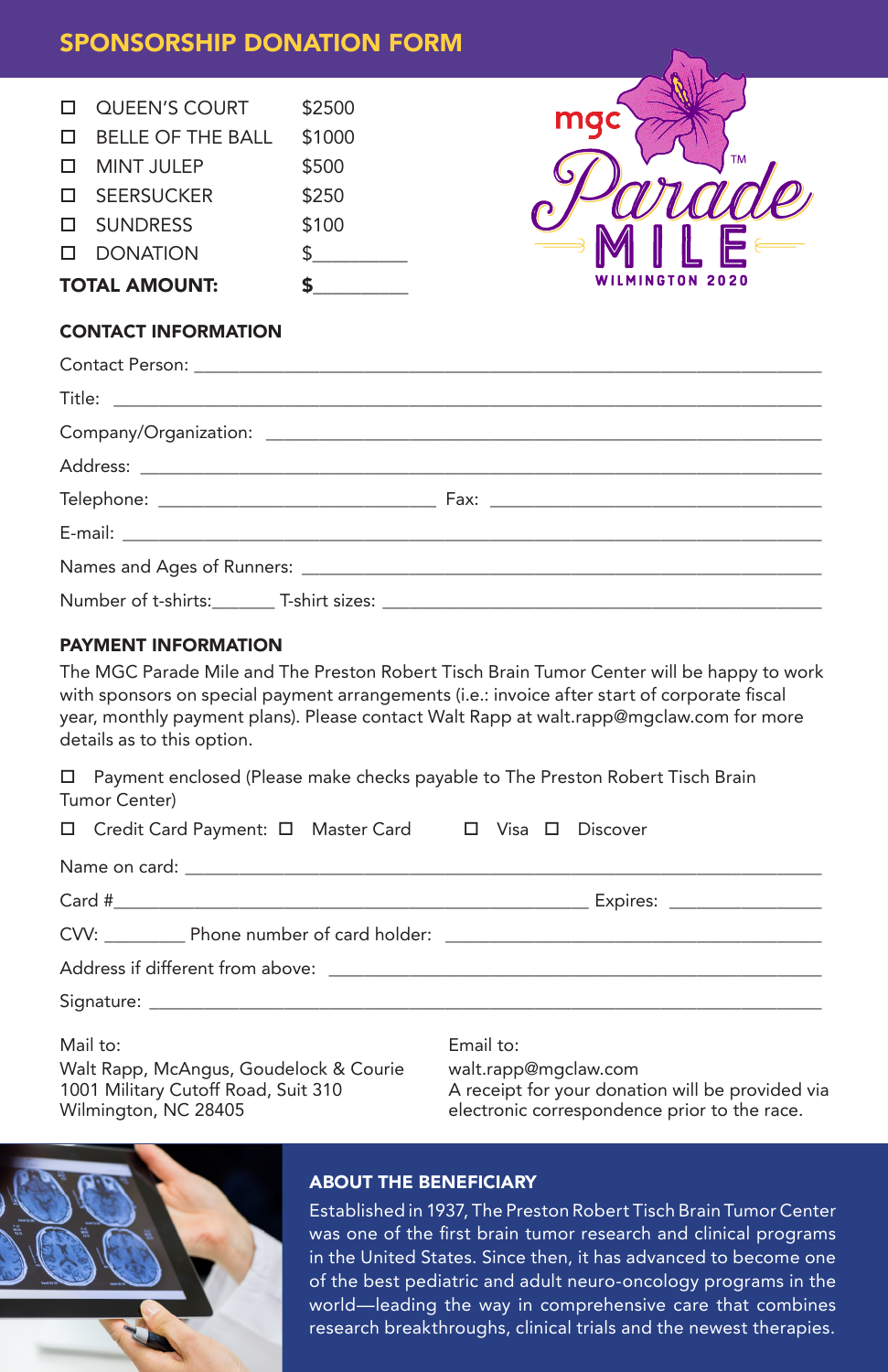

A unique one-of-a-kind mile race run along the Azalea Festival Parade route just prior to the parade

*benefiting*



THE MGC PARADE MILE Saturday, April 4th, 2020 | WILMINGTON, NC

> SPONSORSHIP OPPORTUNITIES & TICKET INFORMATION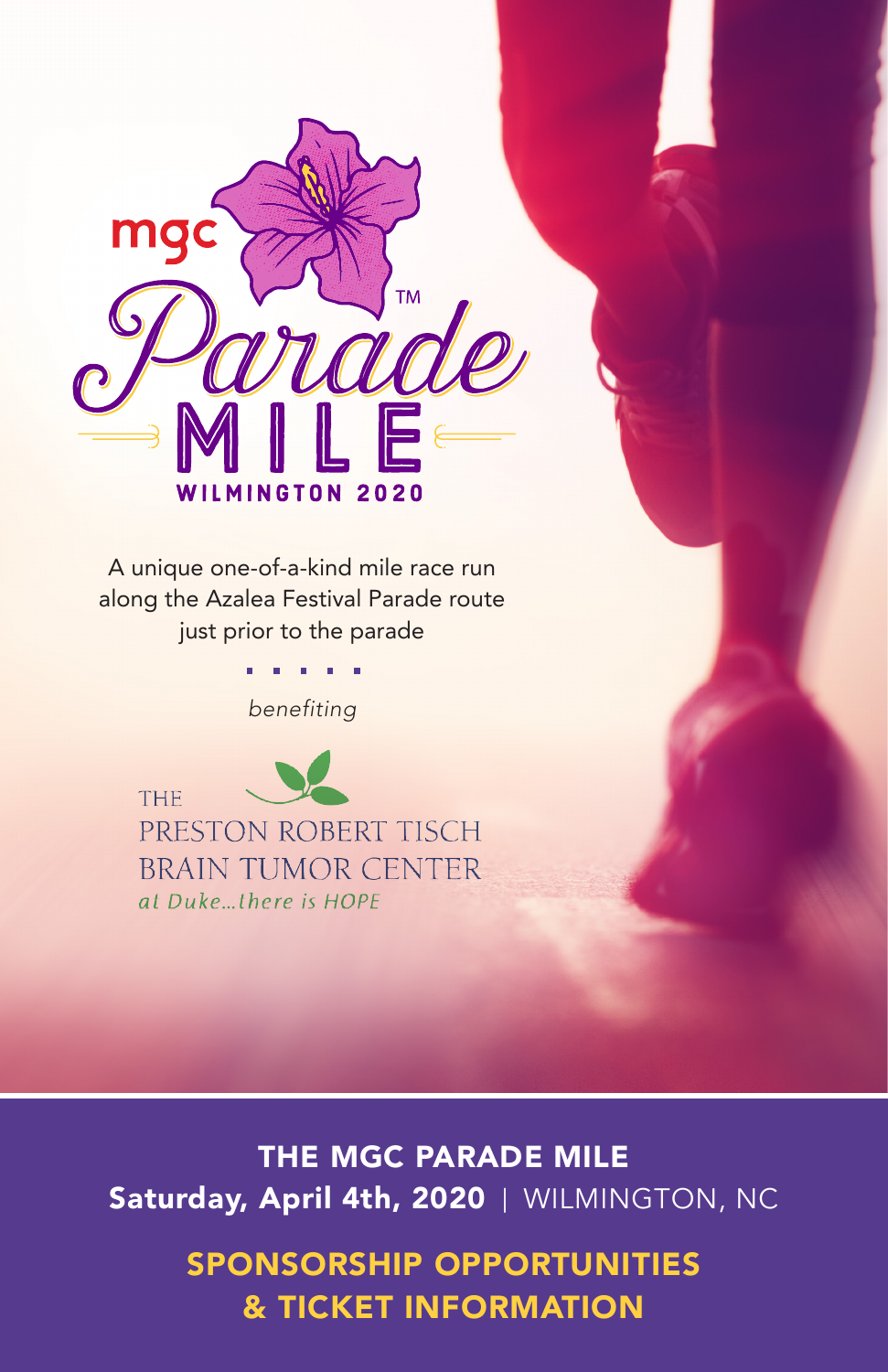# SPONSORSHIP OPTIONS FOR THE MGC PARADE MILE

# *\$2,500 - Queen's Court\**

*\** (Only One Opportunity Available as this Sponsor will be considered primary race sponsor along with MGC)

- Prominent placement of Sponsor logo on race t-shirt
- Ticketing for reserved seating for parade for up to 20 people
- Company name to be included on official race banner on display during the event and on the Race's float in the Azalea Festival Parade which will follow the race
- Additional Company banner on display during the event. (Guaranteed placement choices at either start/finish line or race turn-around – subject to approval by Azalea Festival) (Banner to be provided by sponsor)
- Company name to be referenced as primary race sponsor by deejay performing on-site prior to and during the race as well as during award presentations
- Sponsor acknowledgment in mass email distributions of event partners; including: MCG, The Preston Robert Tisch Brain Tumor Center and Go Time
- Sponsor name provided in all materials for media coverage through Print, Radio and TV outlets
- Sponsor name and logo to be prominently featured in race video to be professionally produced by Right Point Media in conjunction with the race and to be posted on Youtube, Facebook, and through links displayed on websites of MGC and other race partners
- Sponsor prominently featured in all event materials
- Sponsor logo displayed on the Azalea Festival website where race will be listed as an Associated Event (www.ncazaleafestival.org/events/mgc-parade-mile) and the Race's Facebook page, as well as MGC's race website (www.parademile.com)
- 15 complimentary race entries for sponsor's runners and 15 complimentary non-timed entries for sponsor's youth runners (13 or younger). Sponsor acknowledgment at start and finish of race
- 20 race t-shirts for runners and family/friends/co-workers
- Sponsor provided opportunity to be co-sponsor of any subsequent related events related to this fundraising drive for the The Preston Robert Tisch Brain Tumor Center

# *\$1,000 - Belle of the Ball*

- Prominent placement of Sponsor logo on race t-shirt (placement to be in alphabetical order as to/between Belle sponsors)
- Company name to be included on official race banner on display during the event and on the Race's float in the Azalea Festival Parade which will follow the race
- Additional Company banner on display during the event. (Guaranteed placement choices at either start/finish line or race turn-around – subject to approval by Azalea Festival) (Banner to be provided by sponsor)
- Company name to be referenced as sponsor ("also brought to you by") by deejay performing on-site prior to, during and after the race
- Sponsor acknowledgment in mass email distributions of event partners; including: MCG, The Preston Robert Tisch Brain Tumor Center and Go Time
- Sponsor name provided in all materials for any/all media coverage through Print, Radio and TV outlets